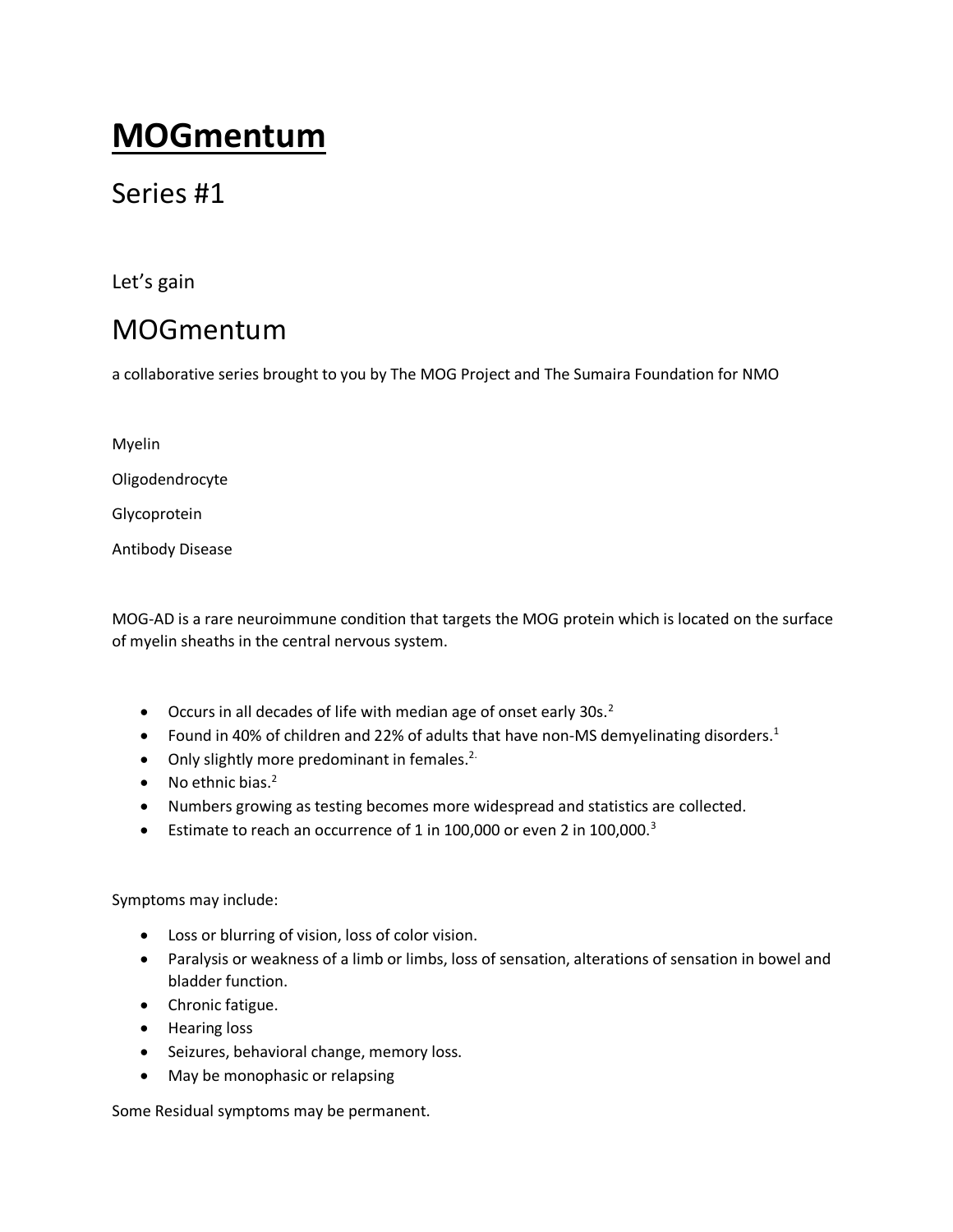Diagnosis Testing

- MOG Antibody Titers blood test.
- Magnetic Resonance Imaging (MRI).
- Optical Coherence Tomography (OCT).
- Visual Field Test (VFT).
- Neurological exams.

Many tests are to rule out other autoimmune disorders.

MOG-AD has been associated with the following symptoms: ADEM, encephalitis (all ages), transverse myelitis, and optic neuritis.

### **Treatments**

Acute (during an attack or flare)

- **.** IV steroids.
- Oral steroids.
- Plasma exchange (PLEX) aka plasmapheresis.
- Intravenous immunoglobulin (IVIG).

#### Preventative (Long-term)

- Mycophenolate mofetil (Cellcept).
- Azathioprine (Imuran).
- Prednisone (steroids).
- IVIG
- Rituximab (Rituxan) (rarely in some cases)

Pipeline (In development)

A new treatment is being developed that will be announced in 2020/2021.